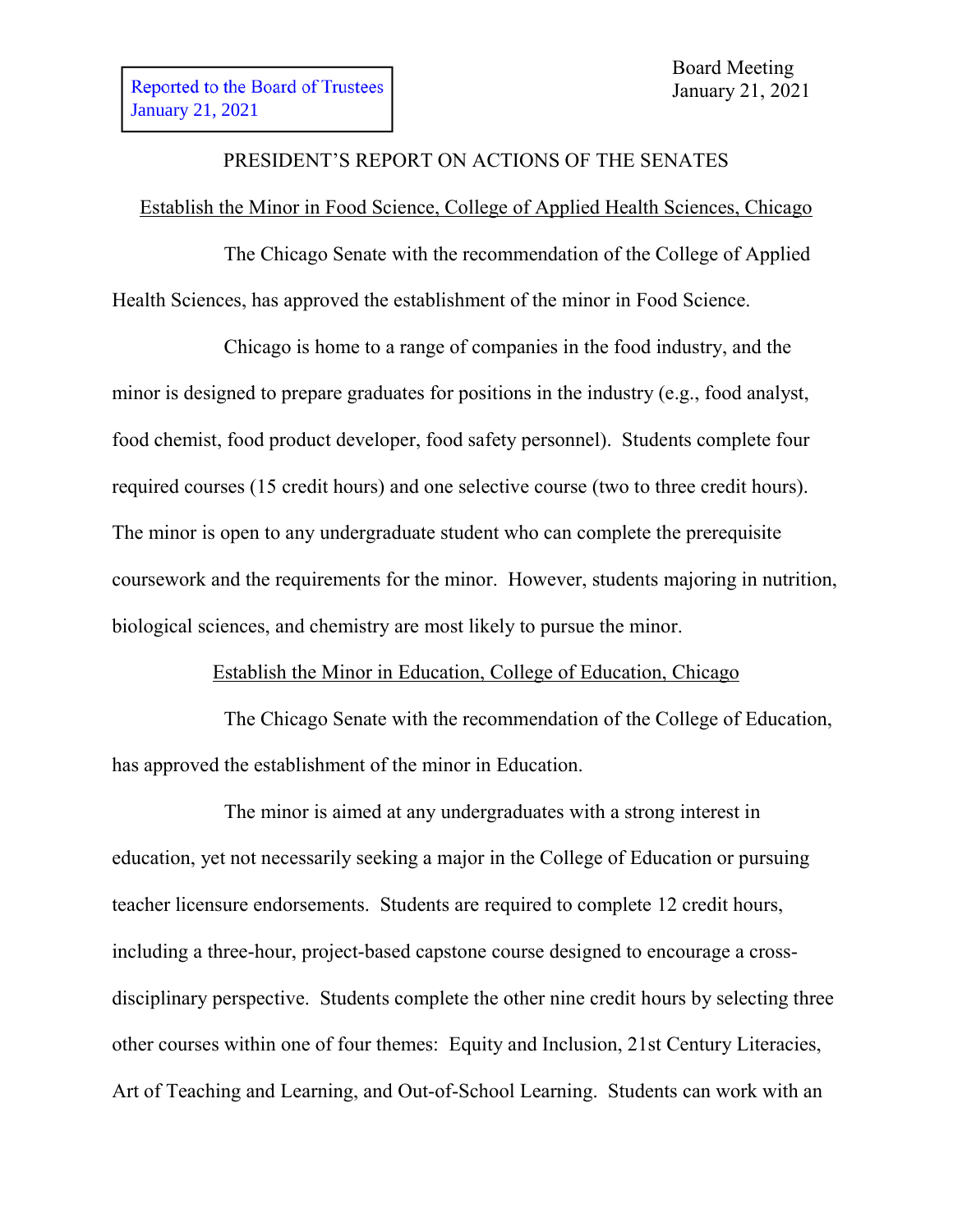advisor to select other combinations of courses, including replacing the capstone with an approved independent study.

## Establish the Minor in Civic Analytics, College of Urban Planning and Public Affairs, Chicago

The Chicago Senate with the recommendation of the College of Urban Planning and Public Affairs, has approved the establishment of the minor in Civic Analytics.

The minor is designed to prepare students to utilize data analytics and information technology in public sector work, including at government agencies and nonprofits. The program is also meant to lead to greater diversity among those employed in the field.

The minor requires 15 credit hours of coursework, including a nine-hour civic information and policy core and six hours of selective courses. The minor is open to all undergraduates.

## Establish the Minor in Nonprofit Management, College of Urban Planning and Public Affairs, Chicago

The Chicago Senate with the recommendation of the College of Urban Planning and Public Affairs, has approved the establishment of the minor in Nonprofit Management.

The minor is open to all undergraduate students and provides an introduction to the U.S. nonprofit sector, including the social, political, and economic impact of nonprofit organizations. In particular, students are taught fundamental skills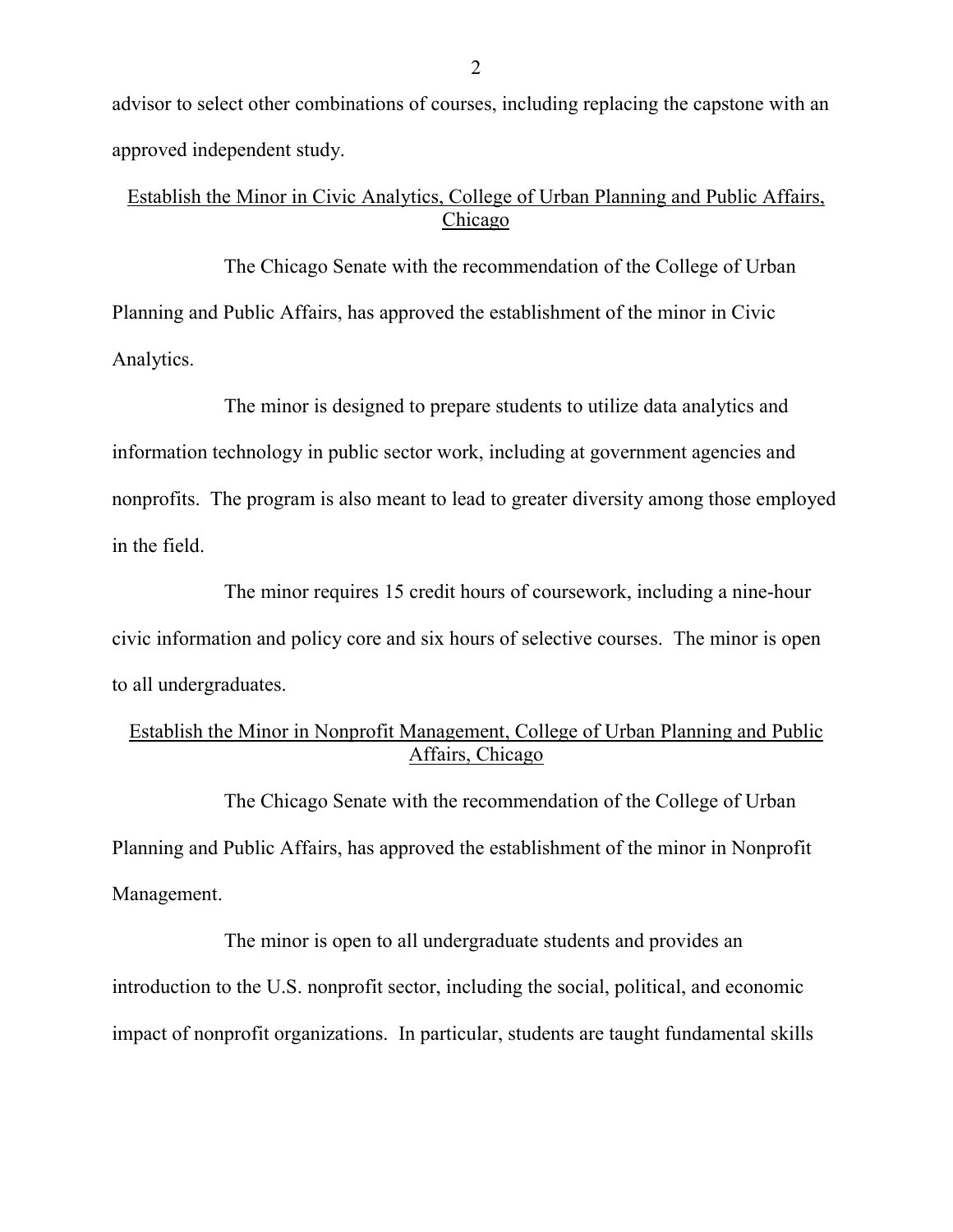related to the financial and managerial aspects of working for nonprofits. The minor requires 15 hours of coursework, including three required courses and two electives.

#### Rename and Revise the Minor in Managerial Skills, College of Business Administration, Chicago

The Chicago Senate with the recommendation of the College of Business Administration, has approved the renaming and revision of the minor in Managerial Skills.

The minor will be renamed as the minor in Leadership, which will better reflect the emphasis on leadership within the curriculum. The new name should also be an asset to graduates as they enter into the job market and navigate their careers. The revision to the minor will expand eligibility to include undergraduate students who are enrolled in colleges outside of the College of Business Administration. In addition, the requirements are being revised to increase the number of required courses from one to three, while reducing the number of selective courses from three to one. The minor will remain 12 credit hours in total.

## Rename and Revise the Concentration in Curriculum Studies in the Doctor of Philosophy in Education: Curriculum and Instruction, College of Education and the Graduate College, Chicago

The Chicago Senate with the recommendation of the College of Education and the Graduate College, has approved the renaming and revision of the concentration in Curriculum Studies in the Doctor of Philosophy in Education: Curriculum and Instruction.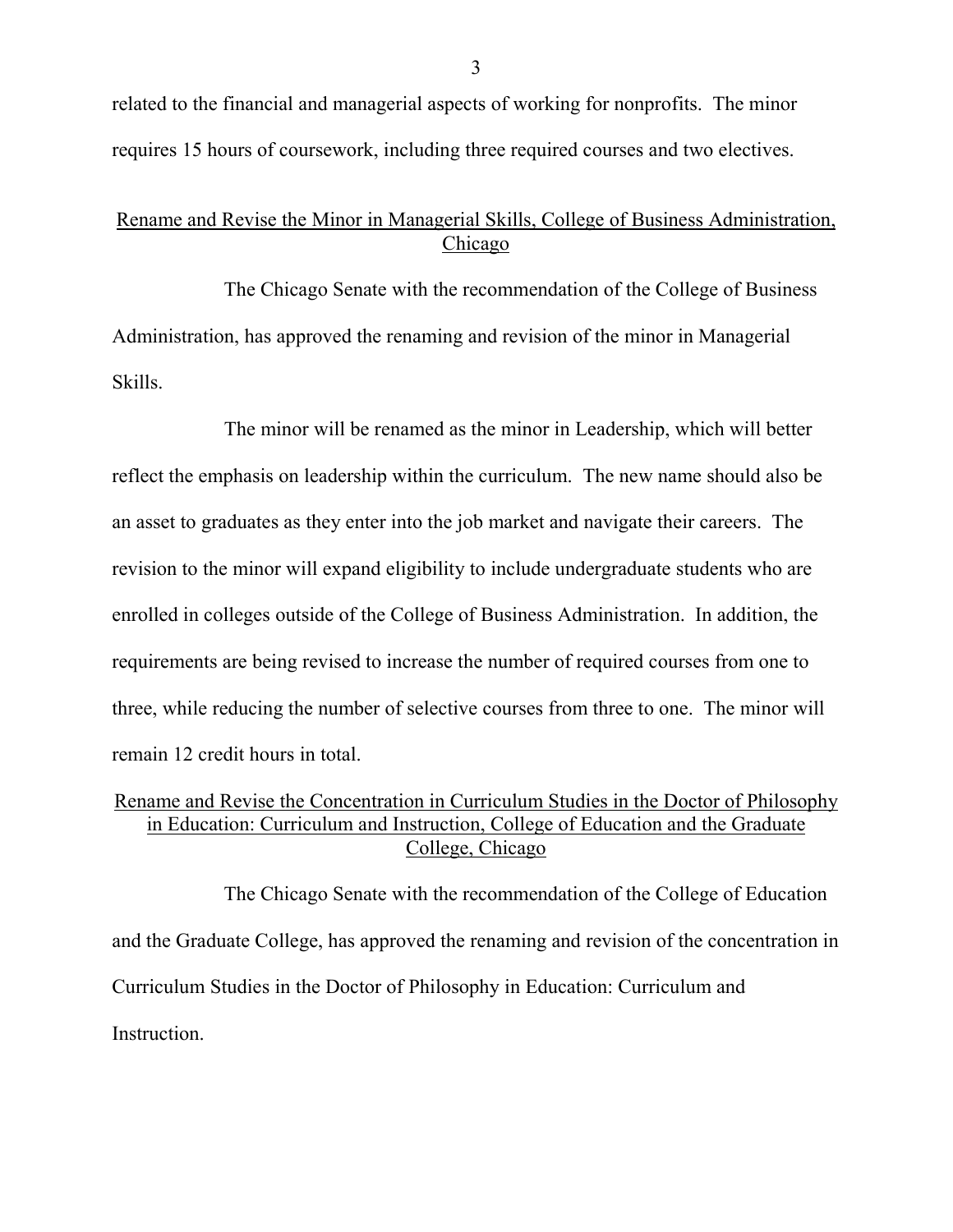The concentration will be renamed as Critical Pedagogies and Urban Teacher Education, which better reflects the needs of students and the field, the expertise of the current faculty, and changes over time in the curriculum options available to UIC graduate students. Specifically, fields such as math and science education, and literacy and language education, which used to be key elements of this program, are now instead addressed by other programs at UIC. The new name emphasizes the program's commitment to ensuring that education and schools are responsive to all students and attuned to the cultural, ethnic, racial, and socioeconomic characteristics that students bring to the classroom. In addition, the concentration's core requirements are being revised, and students will be asked to focus their elective coursework within one of three areas: Critical Pedagogies, Urban Teacher Education, or Health Professions Education.

### Rename and Revise the Concentration in Health Systems Leadership and Informatics in the Doctor of Nursing Practice, College of Nursing, Chicago

The Chicago Senate with the recommendation of the College of Nursing, has approved the renaming and revision of the concentration in Health Systems Leadership and Informatics in the Doctor of Nursing Practice.

The program will be renamed as the concentration in Health Systems Leadership to describe its content more accurately, dropping the reference to informatics. Although two informatics courses will continue within the curriculum, it would not be feasible for the program to offer sufficient content in this area to prepare students for the American Nursing Credentialing Center certification exam that relates to informatics. In addition, the program revision will eliminate two required specialty courses, as the content is being covered effectively within other required courses in the curriculum. In

4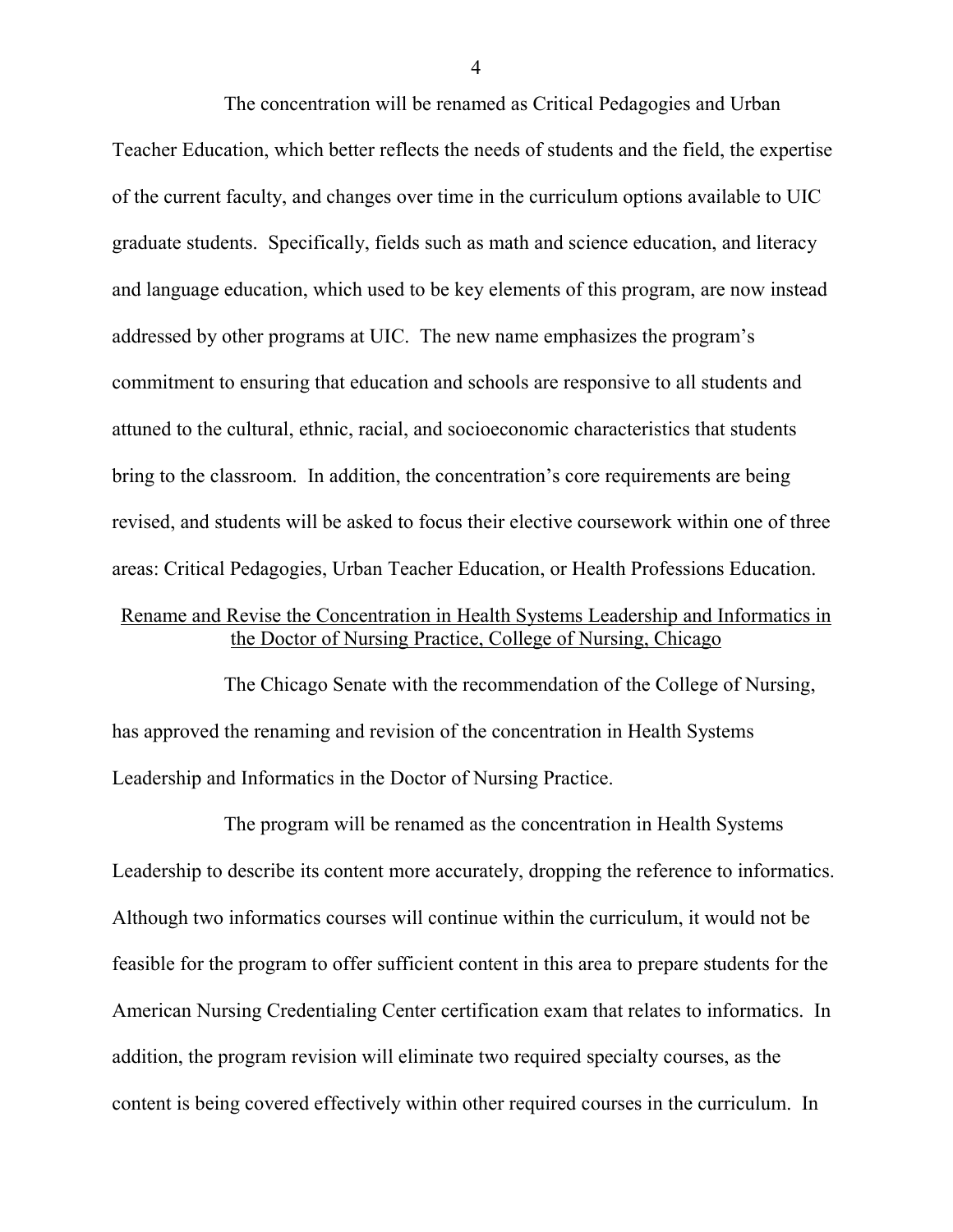order to ensure the program still provides the required 1,000 hours of clinical experience, two existing departmental courses will be added to the degree requirements. On balance, these changes will increase the total number of credit hours needed to complete the concentration from 60 to 62. No impact on time to degree completion is anticipated.

Eliminate the Joint Juris Doctor/Master of Laws in Estate Planning, the Joint Juris Doctor/Master of Laws in International Business and Trade Law, the Joint Juris Doctor/Master of Laws in Privacy and Technology Law, and the Joint Juris Doctor/Master of Laws in Tax Law, UIC John Marshall Law School, Chicago

The Chicago Senate with the recommendation of the UIC John Marshall Law School, has approved the elimination of the Joint Juris Doctor/Master of Laws in Estate Planning, the Joint Juris Doctor/Master of Laws in International Business and Trade Law, the Joint Juris Doctor/Master of Laws in Privacy and Technology Law, and the Joint Juris Doctor/Master of Laws in Tax Law.

The elimination of these four joint degree programs follows from the decision to eliminate the master's programs involved. Current students enrolled in these joint programs will be allowed to complete their degrees as the programs are phased out over the next one to four years; no new students may enroll.

## Eliminate Seven Concentrations in the Master of Jurisprudence, UIC John Marshall Law School, Chicago

The Chicago Senate with the recommendation of the UIC John Marshall Law School, has approved the elimination of seven concentrations in the Master of Jurisprudence. These include the concentrations in Intellectual Property Law, Employee Benefits, Real Estate Law, Estate Planning, International Business and Trade Law, Privacy and Technology Law, and Tax Law.